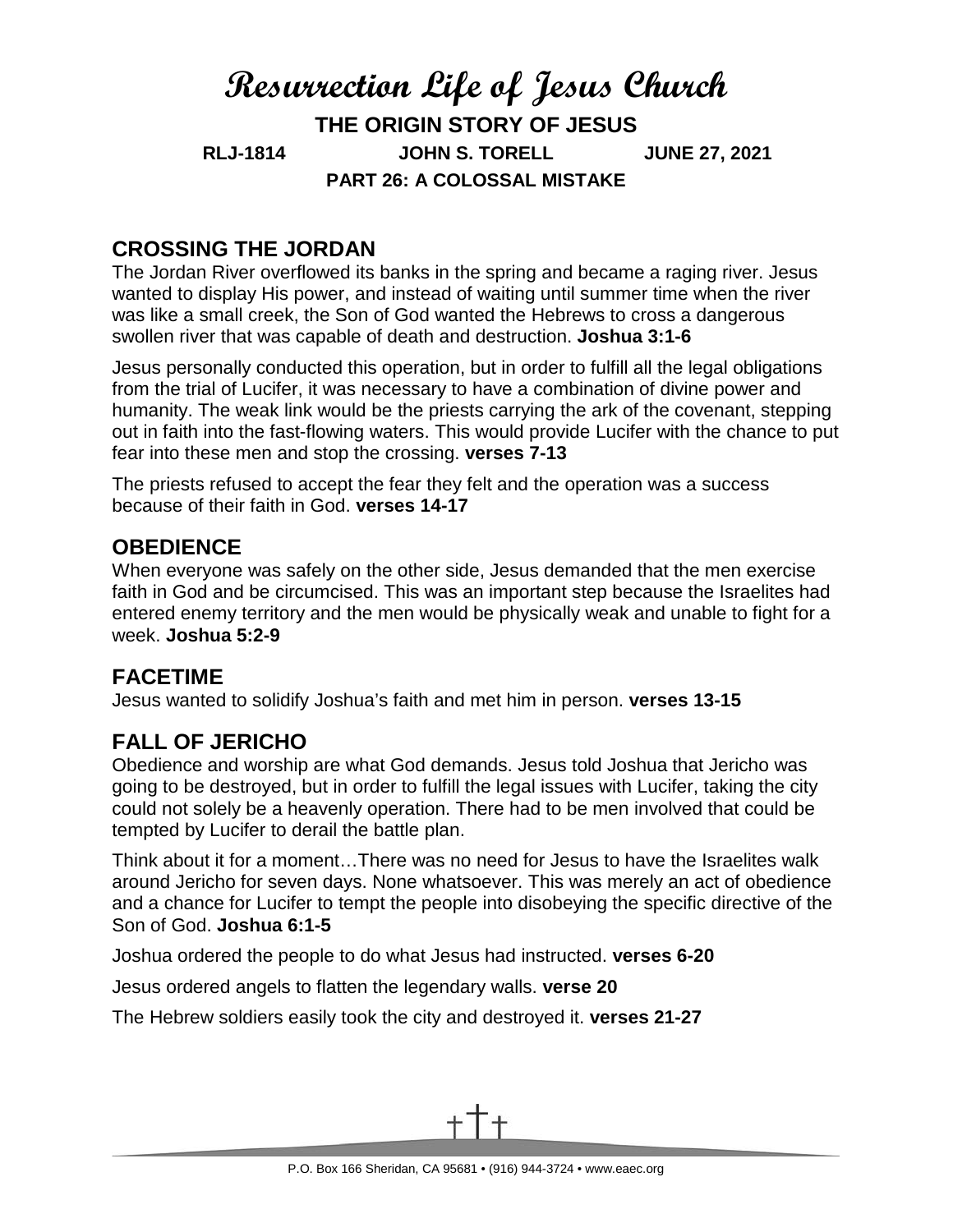### **LUCIFER MAKES HIS MOVE**

Lucifer found a man who was lusting after riches and was willing to disobey God. Achan was deceived by Satan into thinking that he could get away with taking plunder.

The entire Hebrew nation was cursed as a result of Achan's greed, and in the next battle against the small city of Ai, Jesus did not show any mercy and thirty-six Israelite soldiers were killed in battle. **Joshua 7:1-5**

Joshua knew he had a spiritual problem and sought the Lord for help. **verses 6-9** 

Jesus stated that there would be defeat as long as there was sin in the camp. The guilty person must be executed. **verses 10-15**

Since Achan was not willing to come forward and admit his sin, God revealed him to be the guilty party. Achan's entire family had to pay for his sinful action! **verses 16-26**

# **ANOTHER DECEPTION**

Lucifer knew the laws that the Godhead had established and he decided to mix heathens among the Israelites since he could not stop Jesus from settling the Hebrews in the Promised Land. These people would pollute the Israelites with idolatry and cause them to embrace pagan worship.

Lucifer found a people called Hivites and skillfully used evil spirits to guide them into disguising themselves as a people from a land far away who sought a peace treaty with the Hebrews. It should be noted that the Hivites were the descendants of Ham, the son of Noah. **Joshua 9:1-6**

Some of the Hebrews doubted that they had indeed come from a far country. **verse 7**

Joshua now committed a leadership blunder. Instead of telling the Hivites that he was going to seek the Lord for an answer, he fell for the deception while listening to their lies. **verses 8-14**

Jesus certainly could have intervened and stopped Joshua from making a mistake but doing so would have removed Lucifer's ability to challenge mankind. Joshua erroneously applied the free will made available to humanity by the Godhead. **verses 15-17**

Joshua should have called the entire camp together and led them in repentance for making a covenant with Gibeon. He was spiritually blinded to the truth for some reason. While the city-state was punished and enslaved, their pagan worship crept into the people of Israel. **verses 18-27**

Joshua had violated the law given to Moses about not making a covenant with the Canaanites. **Exodus 23:32-33**

#### **SUMMARY**

Joshua and the Hebrew nation won individual battles against Jericho and Ai, but they lost the war that will continue until the second coming of Christ. Lucifer successfully planted idol worshipers among the twelve tribes like sleeper agents. Some 600 years later Israel would split into two kingdoms and a few hundred years later they lost the land when they were taken into captivity.